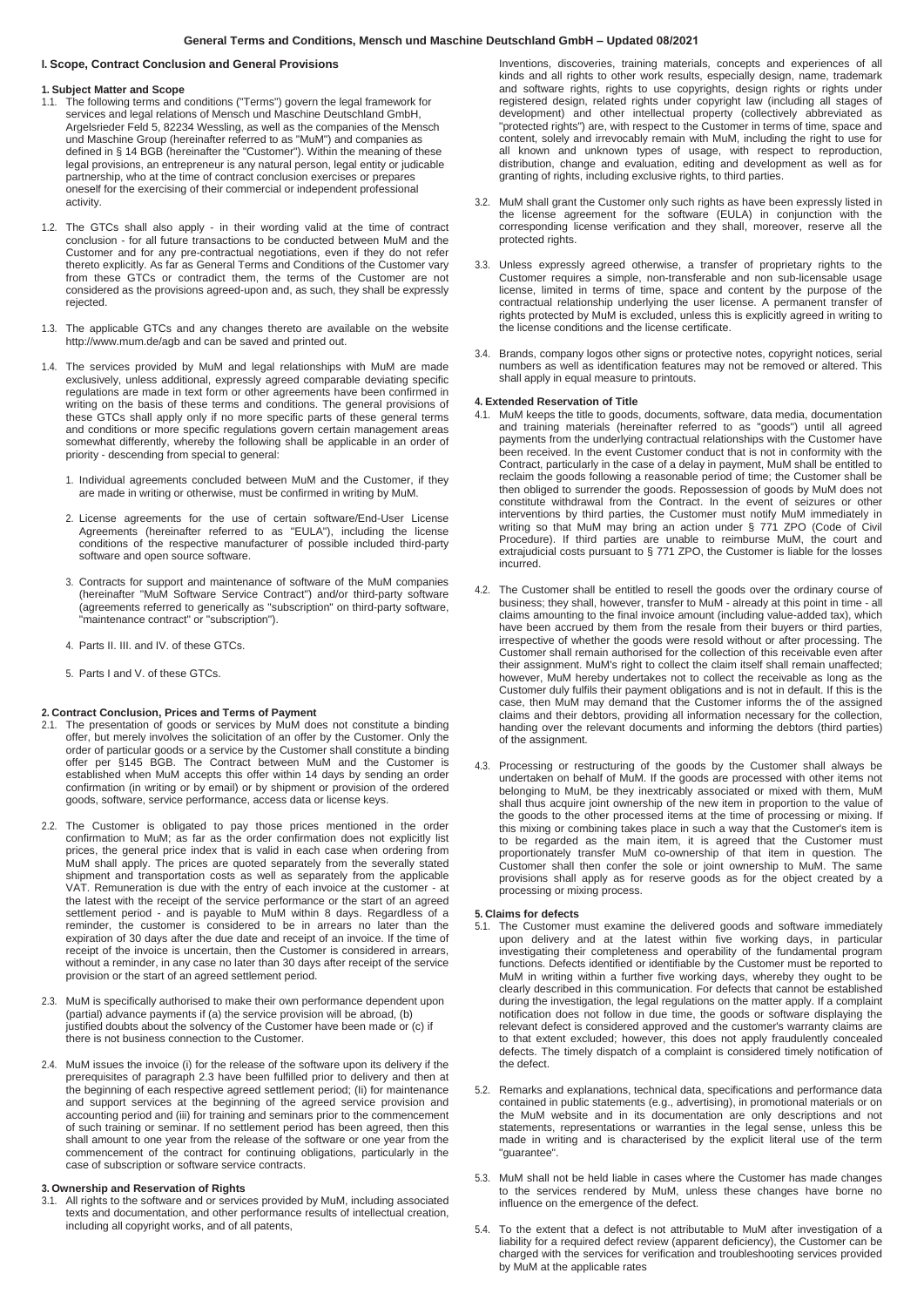plus the expenses incurred, unless the Customer could not recognise the apparent deficiency, even with required due diligence.

5.5. Customer warranty claims shall expire one year after the statutory commencement of the limitation period. This does not apply to fraudulently concealed defects that expire within the statutory period, and for explicit guarantees that expire at the end of the specified warranty period.

# **6. Liability**

- 6.1. MuM shall only be liable for outside of claims for defects without limitation for damages for any legal reason if these were caused by wilful or grossly negligent actions by legal representatives, senior employees or subcontractors of MuM or fall within the scope of application of a guarantee or assurance expressly indicated by MuM (i.e. using the term "guarantee").
- 6.2. In addition, MuM is also liable for damage resulting from culpable breach of contract, which enable the proper execution of the contractual relationship in the first place, and which provide an avoidance of the realised loss. In these cases, the liability is limited in individual cases and overall damage that is typical and foreseeable under the contract, and to double the amount of the contract for that service fee. Claims for loss of profit, compensation for wasted expenditure, claims for damages by third parties, as well as other indirect and consequential damages, however, are excluded in these cases.
- 6.3. Contributory negligence, a violation of the duty to mitigate damages, benefit sharing (including claims for insurance benefits) or omission of contractually offered collaborative action on the part of the Customer are to be taken into account therein. In particular, MuM shall not be held liable for the loss of data and its recovery if the customer has failed to implement security measures. Moreover, liability for loss of data shall be limited to the typical recovery effort, which would have occurred with regular and risk-appropriate production of backup files.
- 6.4. The time limit for claims for damages against MuM is 12 months after the end of the year in which the claim arose and the service recipient became aware of the circumstances on which the claims were based and the identity of the party responsible for the damage, or would have become aware of it without gross negligence.
- 6.5. The above limitations on liability do not apply to wilful or fraudulent conduct, to claims due to product liability, and to damages arising from injury to life, limb or health.
- 6.6. If the liability on the part of MuM is limited or excluded, this shall also apply to its legal representatives, employees and vicarious agents.
- 6.7. In the case of property rights violations notwithstanding any other compensation claims - MuM must undertake modification at their own discretion and expense in relation to the relevant performance
- 6.7.1. and by prior arrangement with the Customer; the purpose of these changes is to ensure - respecting the interests of the Customer - that a copyright infringement no longer exists or
- 6.7.2. that the Customer has purchased the necessary rights.

# **7. Offsets and right of retention**

Offsetting and rights of retention by the Customer are excluded, unless the counterclaim of the Customer is undisputed or legally established.

#### **II. Special Provisions for Software Licensing**

- **8. Subject of Software Licensing** 8.1. Constituting the subject of software release is the non-exclusive, temporary or permanent release of computer programs, user manuals and other relevant accompanying material (collectively: "software") to the Customer, once they have paid their dues as per the order confirmation, the license verification for the software and the provisions of the EULA for the software.
- 8.2. Unless expressly agreed otherwise, the software is limited in time for one year from the delivery; it is further spatially limited and confined to the territory of the country in which the Customer has purchased the license, and it is nontransferable and non-sub-licensable.
- 8.3. Unless otherwise agreed, MuM shall supply the software in its current wording at the time of delivery in accordance with the performance specifications in the documentation. The documentation may be provided electronically and it constitutes a part of the software. The source code shall not be delivered to the Customer but it shall remain with MuM.
- 8.4. Unless it has been expressly agreed to in writing with MuM, the Customer shall not be entitled to the following:
	- Editing the software or any part thereof. This shall also apply to the correction of errors, unless error correction is carried out upon MuM's
	- instructions;
	- Making the software available to the public;
	- Granting sublicenses to lend, rent or lease the software.
- 8.5. The Customer is only entitled to create a backup copy as well as the right to use a copy by meeting the legal requirements and limited to the statutory purpose and scope in accordance with § 69d para. 2 and subsection 3 of the Copyright Act.
- 8.6. As far as the legal requirements are met for this purpose and limited to the statutory purpose and scope according to § 69e Para. 1 Copyright Act, the Customer is permitted to run a decompilation of software; incidentally, reverse engineering and disassembling is inadmissible. Prior to the decompilation, the Customer shall be required to submit a written request to MuM for disclosure of interface information that would also entail an indication of the legal requirements and a deadline applicable in each case. After expiry of a set, reasonable time limit, the Customer can decompile the software.
- 8.7. The Customer shall not be entitled to remove the existing protection mechanisms of the software to facilitate an authorised use, or bypass them, unless this is necessary for a trouble-free usage. Copyright notices, serial numbers or other features serving the identification of the software may not be removed or changed.
- 8.8. The Customer should notify MuM in writing of any change that may have an impact on its use authorisation or compensation before implementing it.
- 8.9. The Customer is aware that the software may have been developed using thirdparty software and/or open source software and its components. Rights to thirdparty software shall be granted to the Customer only to the extent in which they are necessary for its use together with the software from MuM. The Customer accepts the validity of the manufacturer of the third-party software and open source software and commits to observing the license conditions and covenants to MuM, the license terms taken in the product description or the associated system with reference to the manufacturer of third-party software and open source license terms, and exempts MuM from all claims arising from the Customer's breach against this license, unless it the Customer, his legal representatives or agents are not at fault. Upon Customer request, prior to the conclusion of the contract, MuM will provide the Customer relevant license conditions for the manufacturers of the third-party software and open source license terms for encryption addition. In the cases where the respective opensource license so requires, the Customer may also request to receive a copy of the open-source software on a data carrier if he covers the postage costs.

- **9. Delivery of the Software** 9.1. MuM shall deliver the software to the Customer by allowing for retrieval on a MuM website or by delivery of a data carrier to the delivery address specified in the order, whether in the Federal Republic of Germany, Austria or Switzerland. MuM shall disclose the activation code to the Customer and, optionally, other passwords, so that they can install the software by themselves. The notification shall be made in accordance with the software delivery, either by email or in writing. If the order confirmation does not specify the type of delivery, MuM shall provide the customer with the software in a machine-readable form, including retrievable documentation on a website.
- 9.2. MuM is entitled to perform partial deliveries if such a solution is reasonable for the Customer.
- 9.3. When shipping the software on data carriers, the Customer bears the shipping and transportation costs (including special dispatches by express, courier, etc.). The software is provided for download at the expense of MuM; the customer bears the cost of the call.
- 9.4. The risk of accidental damage to the goods, in particular the loss of data carriers in mail, shall be borne by the Customer. MuM shall purchase transport insurance with the transporter upon the Customer's request, in their interest and on their behalf.
- 9.5. The information specified by MuM regarding delivery dates is to be understood as estimated delivery times. Provided that MuM and the Customer agreed to binding delivery dates in writing delivery, the timing is crucial for compliance, whereby MuM provides the software on the website for viewing or transfers the data carrier by delivery agent.
- 9.6. As long as MuM is waiting for the Customer's participation or information from them, or is experiencing temporary delivery impediments due to force majeure or the performance of their services is hampered due to unforeseen events which are beyond MuM's control (e.g., operational disruptions, strikes, lockouts, delays in delivery from the manufacturer of third-party software), then the delivery and performance deadlines shall be extended by the duration of the hindrance and an appropriate start-up period after the removal of said hindrance shall be determined. For the duration of the aforementioned downtime, MuM does not violate any obligations. If a performance on the part of MuM's is permanently hindered due to circumstances beyond their control, MuM will immediately inform the Customer of such unavailability and they shall immediately refund the Customer for any already reimbursed compensatory measures; further claims against MuM shall not be possible after this reimbursement with regard to the affected obligation.
- 9.7. The presentation of the software and the granting of rights to the software are subject to condition precedent by the entry of default on the part of the Customer with full compliance of his compensation obligations from the underlying contractual relationship. Upon the occurrence of the conditions subsequent or when MuM makes its retention of title, the software is to be made unusable in intangible from by the Customer upon delivery and return it upon delivery to Mum in tangible form. Upon request, they must confirm the destruction in writing to MuM.
- 9.8. If it is agreed in the order that MuM will install the software, this occurs for separate compensation and in accordance with the following provisions: • The installation of the software may only occur by MuM or by a third party
	- commissioned by MuM. • The date for the installation has to be agreed jointly.
	- The Customer shall provide MuM with the hardware and software necessary for the installation and provide the software environment at their own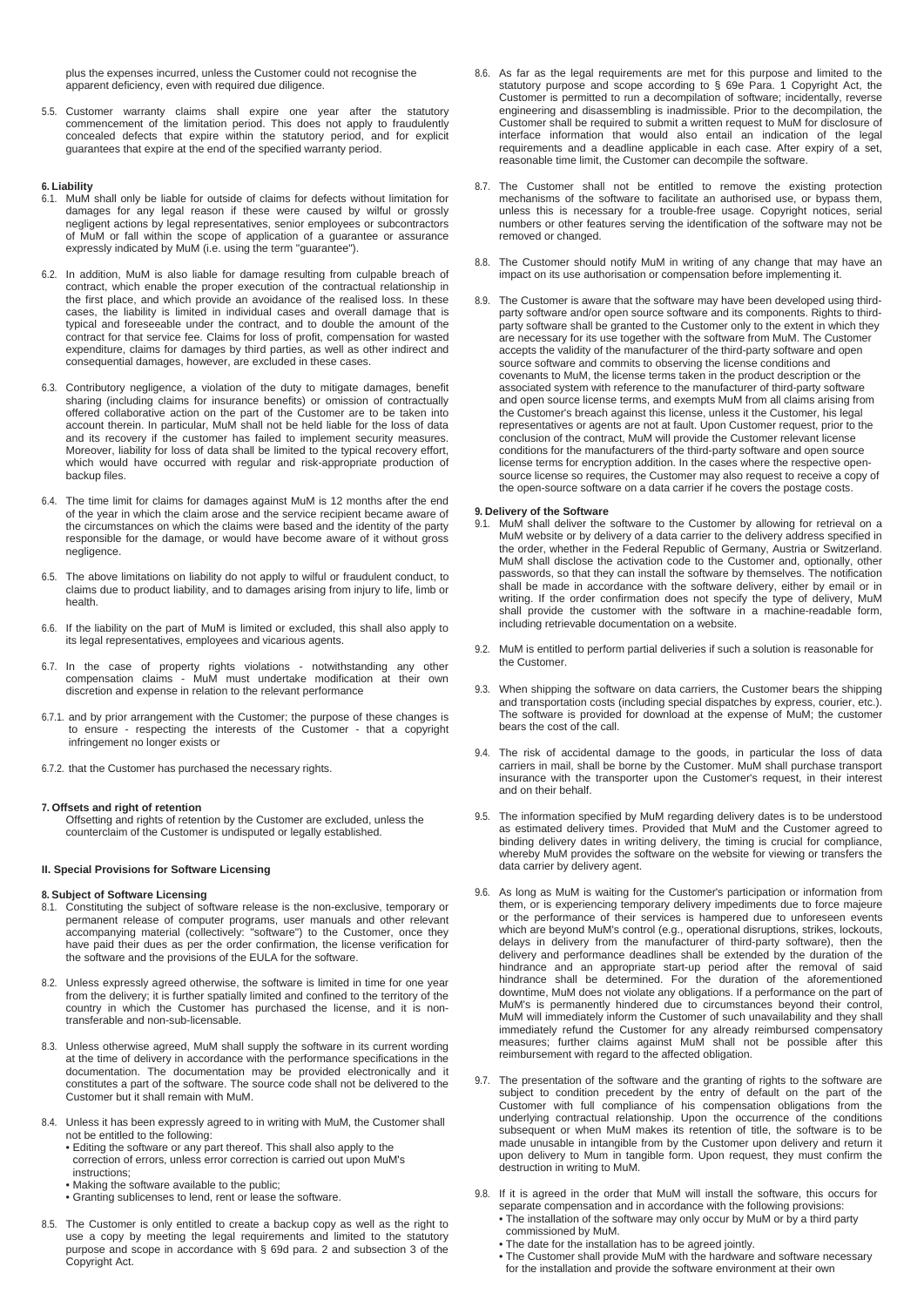expense.

- MuM or a third party contracted by MuM will assist the customer in installing the software as an additional service. On order form, a flat fee for the installation can be arranged, otherwise the installation services will be charged to the Customer for actual expenses accrued. Begun work hours or work days will be proportionately calculated based on 8 hours/day.
- The remuneration for the installation will be paid together with the first remuneration for the software transfer.
- 9.9. Services for training, individual implementation or customisation of the software require a conclusion of a separate written contract, to which conclusion there is no mutual entitlement.

# **10. Dissemination of the Software to Third Parties**

- 10.1. If this is not expressly agreed otherwise in the license conditions and the license certificate, the Customer may not provide a temporary supply of software, the software itself, its use or the exercise of rights under the temporary license to third parties in return for payment without charge or sublicense, in particular not by way of leasing (e.g., application service provision, software as a service, etc.) or of leasing. According to the provisions of these GTCs, a third party is any other company, i.e. any other natural or legal person that is not identical with the Customer.
- 10.2. If a perpetual, permanent transfer of the software was agreed, a transfer is allowed, provided the reproduction of the software has been placed for sale on the market with the consent of MuM within the European Union or another signatory to the Agreement on the European Economic Area; but in this case, the leasing right also remains solely with MuM. In the event of such a sale, the Customer must ensure that they completely and totally cease their use of the software, at the latest at the time of handing it over to the new buyer and that they have not retained any copies of the software. This has to be confirmed by the Customer on MuM request in writing. Solely due to the sale of the software by the Customer, MuM is not required to perform services due to a software service contract, a subscription, a service contract or a subscription to the purchaser or offer corresponding services to him.

# **11. Software Defect Rights and Performance Interruptions**

- 11.1. The Customer and MuM hereby acknowledge and agree that it is not possible to develop the software in such a way that it would be free of errors for all application conditions. MuM will provide a service description for the software, which indicates the intended use and service conditions of the software. Strict liability for initial defects shall be excluded with regard to temporary release of the software.
- 11.2. The Customer has informed himself responsibly about the essential features of the software and carries the risk that the software meets their needs and wishes. For the software provided in the Customer version, MuM ensures suitability for the contractual use in accordance with the then applicable provision and the service description available to the Customer before the conclusion of the contract and, if necessary, the supplementally made written agreements between MuM and the Customer. In the case of significant deviations from the service description, MuM has the right to choose between replacement and repair, unless this is not associated with unreasonable effort. In the case of replacement, MuM is also authorised to deliver a version with at least equivalent functionality and delivery of a new program, unless this is unreasonable for the Customer. For example, this might be the case if the Customer would have to buy a different operating system, or hardware with higher capacity.
- 11.3. If MuM is not in the position to perform a repair or a replacement delivery, then MuM will indicate the workaround options to the Customer. As far as these are reasonable for the Customer, they shall be regarded as supplementary performance.
- 11.4. If MuM cannot succeed in eliminating significant deviations from the service description within a reasonable period of time through subsequent delivery or subsequent improvements or work around them so that the Customer is able to use the software according to the contracted agreement, then the Customer can demand a reduction in the license fees or withdraw from the contract or terminate the license for the software without notice. If the Customer chooses to withdraw from the Contract, he shall render the software unusable in intangible form at the time of delivery and return it to MuM in a tangible form. Upon request, they must confirm the destruction in writing to MuM.
- 11.5. A defect does not exist if a feature existing at the time of the initial installation is later no longer available due to an update, a new release or any other change in the Customer's operating system or the system or hardware environment, unless it constitutes an essential function of the software.
- 11.6. The Customer is obliged to provide MuM verifiable documents regarding the type and occurrence of deviations from the service description and cooperate in the identification of errors.
- 11.7. All warranty claims that have been caused by deviations from the operating conditions provided for the software and specified in the service description shall be excluded.
- 11.8. If a third party asserts rights against the Customer that may give rise to a defect of title, the Customer must inform MuM thereof in writing without delay. The Customer shall authorise MuM already at this moment in time - to the extent permitted by law - to represent them in extrajudicial proceedings against third parties. MuM may exercise discretionary use of this authorisation. If, however, MuM chooses to exercise this use, the Customer may not recognise the claims of third parties without the prior written consent of MuM. MuM shall release the

Customer to an appropriate figure in the case of the cost of defending against claims lodged by third parties. III. Provisions for Software Service Contracts

# **12. Subject of Subscription or Software Service Contracts**

- 12.1. The subject of the agreements of the software service contract, the subscription of maintenance contract or a subscription is the care, maintenance and support of certain software overall performance description pursuant to the order confirmation and the respective agreement.
- 12.2. To the extent that the Customer is responsible, as part of software contract service agreements, subscription, the maintenance contract or the subscription to the already licensed software new versions, updates, upgrades, software troubleshooting, hot fixes, patches, service packs, or other additional software, these Terms and Conditions shall apply in general, but particularly Sections I., II. and V., for this additional software.

#### **13. Contract term**

- 13.1. Unless expressly agreed otherwise, the agreed subscription and software service contracts (whether leased or for purchase) are concluded indefinitely. They may be terminated by either party with a notice of 3 months before the end of each contract year.
- 13.2. The right to exercise extraordinary termination for good cause remains unaffected.

### **IV. Special Provisions for Seminars and Training Courses**

### **14. Subject of Seminar and Training Agreements**

- 14.1. The seminar or training agreement includes the presentation and imparting of certain content by MuM to participants. Other services, such as the accommodation of the participants or lunch during the event are not due without prior agreement.
- 14.2. The content of the seminar, as well as the time and place, shall be governed by the respective seminar announcement.

# **15. Registration, Number of Participants and Reservation of Implementation.**

- 15.1. The number of participants for seminars or training agreement is limited. If no more places are available during Customer registration, MuM will try to offer an alternative date. Otherwise, the Customer's booking shall be made binding with the MuM approval in accordance with Section 2.1 of these GTCs.
- 15.2. In the event that the number of participants is insufficient, or if there is a shortage of teachers, or the venue is closed due to force majeure or other circumstances beyond MuM's control, MuM shall reserve the right to postpone the booked seminar or training event to another date or cancel it altogether. MuM will report any cancellations or necessary changes to the booked seminar or training event to the Customer immediately and refund any already paid fees to the Customer immediately. Further Customer claims shall be excluded except in cases of wilful or grossly negligent conduct on the part of MuM or by MuM's vicarious agents.
- 15.3. MuM shall send the Customer an invoice for the course fee prior to the seminar or training session. If the invoice amount is not received by MuM within 8 days after the receipt of the invoice, MuM shall then send a payment reminder with a period of one week for payment. Should the invoice amount not be received even after the expiry of that period, MuM shall be entitled at any time to withdraw from the Contract and award their seminar spot to another participant. In case of withdrawal due by MuM because of overdue seminar fees, MuM is entitled to request reimbursement from the Customer for its own processing costs amounting to EUR 30.00 if the Customer can prove that no or considerably minimum damages have occurred.

# **16. Cancellations and Designation of a Substitute Participant by the Customer**

- 16.1. If the Customer is not able to participate in the booked seminar or training event, they may appoint a substitute participant up to 3 days before the booked date by fax, letter or email. The substitute participant shall then take part in the seminar instead of the Customer. However, the Customer remains obligated as a contractual partner of MuM and is required to pay the agreed course fee and must reach an agreement with the replacement participant regarding the internal cost balancing.
- 16.2. If the Customer cancels participation in a seminar or training event, irrespective of the reason for cancellation, he has an entitlement to reimbursement of the registration fee. The cancellation must be provided in writing and it shall be effective only upon receipt by MuM.
- 16.3. In the event of Customer cancellation, MuM may require a lump-sum (flat fee) payment for damages in the following amount after the normal course of events:
	- 0% of the participation fee in case of cancellation of earlier than 8 weeks in advance, however processing costs of EUR 30.00.
	- 50% of the participation fee if cancelled 8 to 5 weeks before the course starts. • 70% of the participation fee if cancelled 4 to 3 weeks before the course starts.
	- 100% of the registration fee in case of absence without cancellation two
	- weeks or less before the commencement of the course. However, the Customer is expressly permitted to prove that MuM has
	- suffered no, or significantly less damage than the said flat fee.

# **17. Documents and Copyrights**

17.1. The documents issued by MuM to a training or seminar are protected under copyright laws and may not - not even in part - be utilised without the consent of MuM